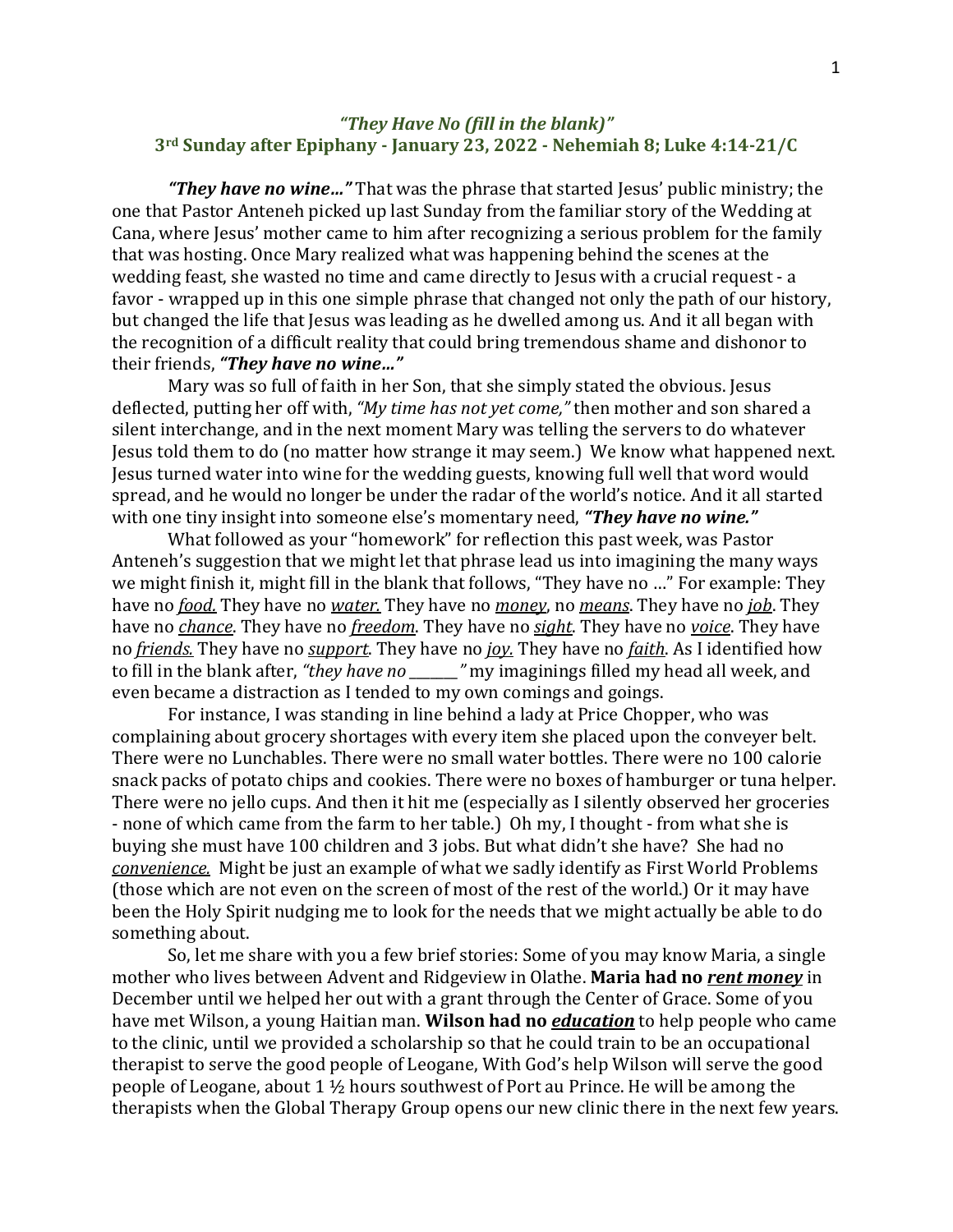Some of you have stocked pantries at New Hope and Community 4 Kids and served the clients of Metro Lutheran Ministries. **They had no** *food*, until we gathered in PB & J and other non-perishable groceries to stock shelves and cooked breakfast to fill empty tummies.

In the past six months, some of you know leaders in churches across our synod and even further out - Salem/Lenexa, St James/KC, St Andrew's/Columbia, Zion/Ashley, ND; Hillside Community/Spring Hill and Falun/Salemsborg in Smolan, KS. **Lutheran churches who had no** *pastor* until ordained clergy affiliated with Advent and our mission support money joined with money from other CSS congregations to provide seminary scholarships and synod staff to assist in providing pastoral leadership; Most of you have contributed at one time or another to disaster relief through ELCA World Hunger. **They had no** *way to provide relief* to those crushed by natural disasters until our dollars went to feed and clothe, innoculate and bring water to underdeveloped areas and **those who have no** *anything***.** By just sitting in these pews, or at home watching online - by giving your prayers, your concern, and your financial resources through Advent - you are meeting those needs every single day through God's church and your hands. Thank you.

Seems a simple, godly thing to provide what folks need; especially if you know what it is, have what it is, and are wise enough to know that it is your calling to share. We have so many gifts that we might bring to lay at the feet of the Christ child - like those first Wise Ones who came to visit during a time we've come to know as Epiphany, the season of Light, the season we are clothed in, today. And that spirit of giving is the *reason* God calls us together as Church. We come to worship. We gather as community. We reach out to our neighbors. Because that is what God wants us to do. Because that is who we are.

In our Old Testament lesson from Nehemiah today, we are watching a people remember who they are. Israel - God's Chosen People - had finally come out of their captivity in Babylon and returned to their homeland. And among their first actions in rebuilding their nation and their lives, they began to reconstitute their community by coming to Jerusalem for one of the three great festivals. Standing on the site of their destroyed Temple, Ezra, the priest, began to read the Law of Moses - a reminder of God's message about who they were and whose they were. As they stood there all day and listened to words that had not been shared in public for a very long time, they knew who they had always been. They remembered who they were, and whose they were, and they began once again to live as God's people.

The Word of the Lord has power to change lives - one by one - or one to one -- just as it turned the rag-tag returnees from Exile in Babylon into a renewed and restored Chosen People of Israel. <sup>10</sup>Then Nehemiah, the governor, said to them, *"Go your way, eat the* fat and drink sweet wine and send portions of them to those for whom nothing is prepared, for *this day is holy to our LORD; and do not be grieved, for the joy of the LORD is your strength."* He was telling them to go and live their lives - enjoying what you have, but remembering to return portions of it for those **who have no (fill in the blank…)** for this day is holy to our Lord…and the joy of the Lord is your strength…

For those who do not understand why we spend time and attention on Hebrew history, (the Old Testament as we call it) here is a perfect example. Nehemiah is marking the gathering - a reconstituting of the People of God into worshiping community. He is doing this in the midst of the Feast of Booths (Succoth/Harvest/Thanksgiving) and the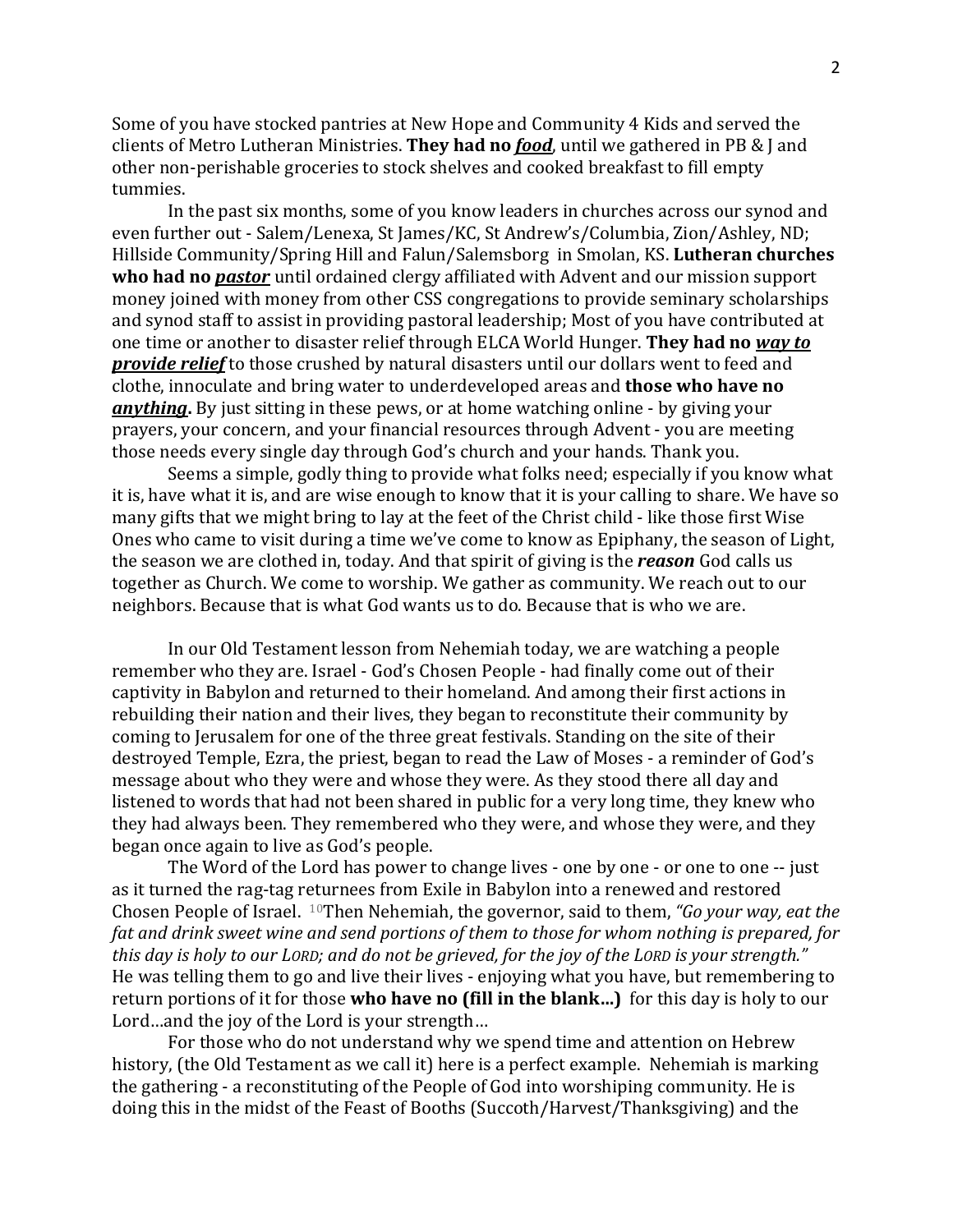religious observance of a time of thanksgiving for a return to their homeland from Exile in the foreign land of Babylon.

The stage is set by reading the Word of God, through which the Holy Spirit will continue to work (as Martin Luther puts it in the Small Catechism) *"it is the Holy Spirit that has called me through the gospel, enlightened me with his gifts, made me holy and kept me in the true faith, just as he calls, gathers, enlightens and makes holy the whole (Christian) church on earth…")*

And as Lutherans who have been in a sort of pandemic exile in the foreign land of Covid 19, we can appreciate the history of the Jews as they return to worship - solidifying their identity and the centrality of God in their communal and individual life. Just as we are doing today. We gather to hear the central message from God through Spoken and Visible Word. We reconstitute our community through feasts and religious festivals, which are expressions of who we are in the religious and cultural landscape.

We are children of the Old and New Testaments. Joining our Hebrew brothers and sisters, our first century Christian brothers and sisters and our Roman Catholic brothers and sisters in a long historic parade of those who love the God who loves us. And also as God loves **those who have no (fill in the blank.)**

The Holy Spirit's work is one of the major themes in Luke's Gospel. Jesus' life is guided by the Spirit from the moment his mother, Mary, conceives by that Holy Spirit, and his identification with the Spirit's work is clear throughout Luke's story-telling. So, just as Luke is echoing words from Nehemiah, Jesus was echoing God's words that were first spoken through the prophet Isaiah. By claiming this as his work from God, Jesus is revealing who he is, and identifying with the Spirit-inspired Word of God as his source and norm.

In today's Gospel reading, Jesus enters the synagogue at Nazareth and steps up as the guest of honor (interesting concept) who will read from the Holy Scriptures that day. It is likely that everyone there knew him and his family, and would have heard the reports of what had happened at a wedding in Cana - not too far away. Jesus had begun his public ministry because they had no wine…a serendipitous moment that could not be taken back or redone. So now Jesus was not just a native son, but a Miracle Man, who must have smiled in his heart as he was given the scroll of Isaiah.

So, he found the place for the reading he chose for *this* gathering, and began to read in the scroll of Isaiah, chapter 61:

"The Spirit of the Lord is upon me,

because he has anointed me to bring good news to the poor.

He has sent me to proclaim release to the captives

and recovery of sight to the blind,

to let the oppressed go free,

to proclaim the year of the Lord's favor."

He rolled up the scroll and gave it back to the assisting minister, who would remove it to its place of dwelling. Jesus sat down, and everyone was focused on what this favorite son of Nazareth would say about the Scripture that he had chosen to read. For this was the Word of God through Isaiah. Would he recall the glory days of Israel when they would finally be freed from captivity and occupation? Would he actually restore someone's sight? Would he deliver them from their poverty by some miracle? Or would he interpret the ancient words in a new way that inspired them to be the People of God that they knew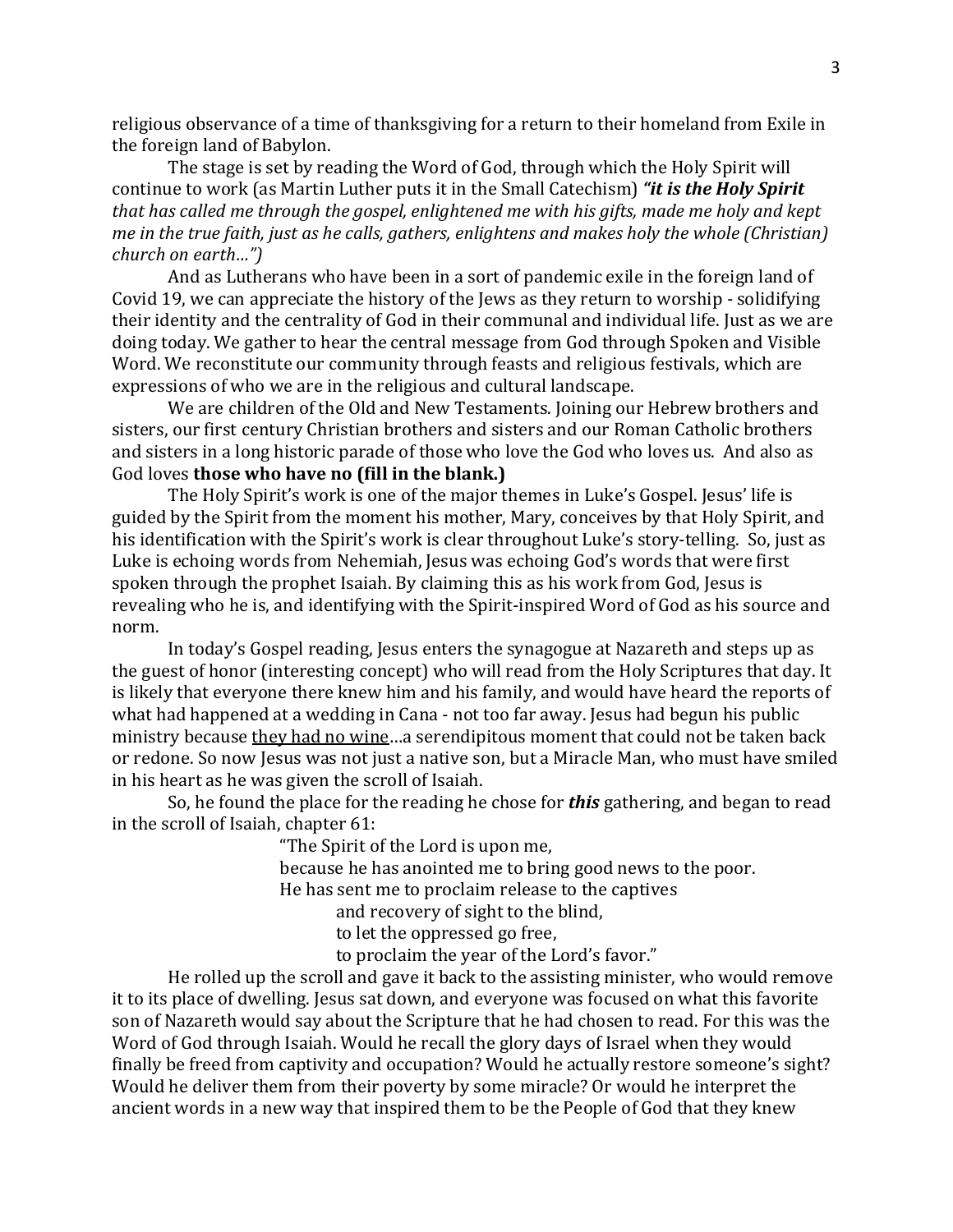themselves to be - and yet had almost lost sight of over the generations of waiting. What message was this rabbi about to bring from the heart of their sacred texts? Unlike his actions at Cana, was this his hour, and had his time come? The room was filled with breathless anticipation, and they eyes of all in the synagogue were fix on him:

"*Today, right here and right now, at this very moment, the Scripture I just read has been fulfilled in your hearing…*(Pause.) At first, there must have been shocked silence. And for a moment *they had no words*. But then came their responses to the reality that was sitting in their midst…but that part of the story is for another time… Amen.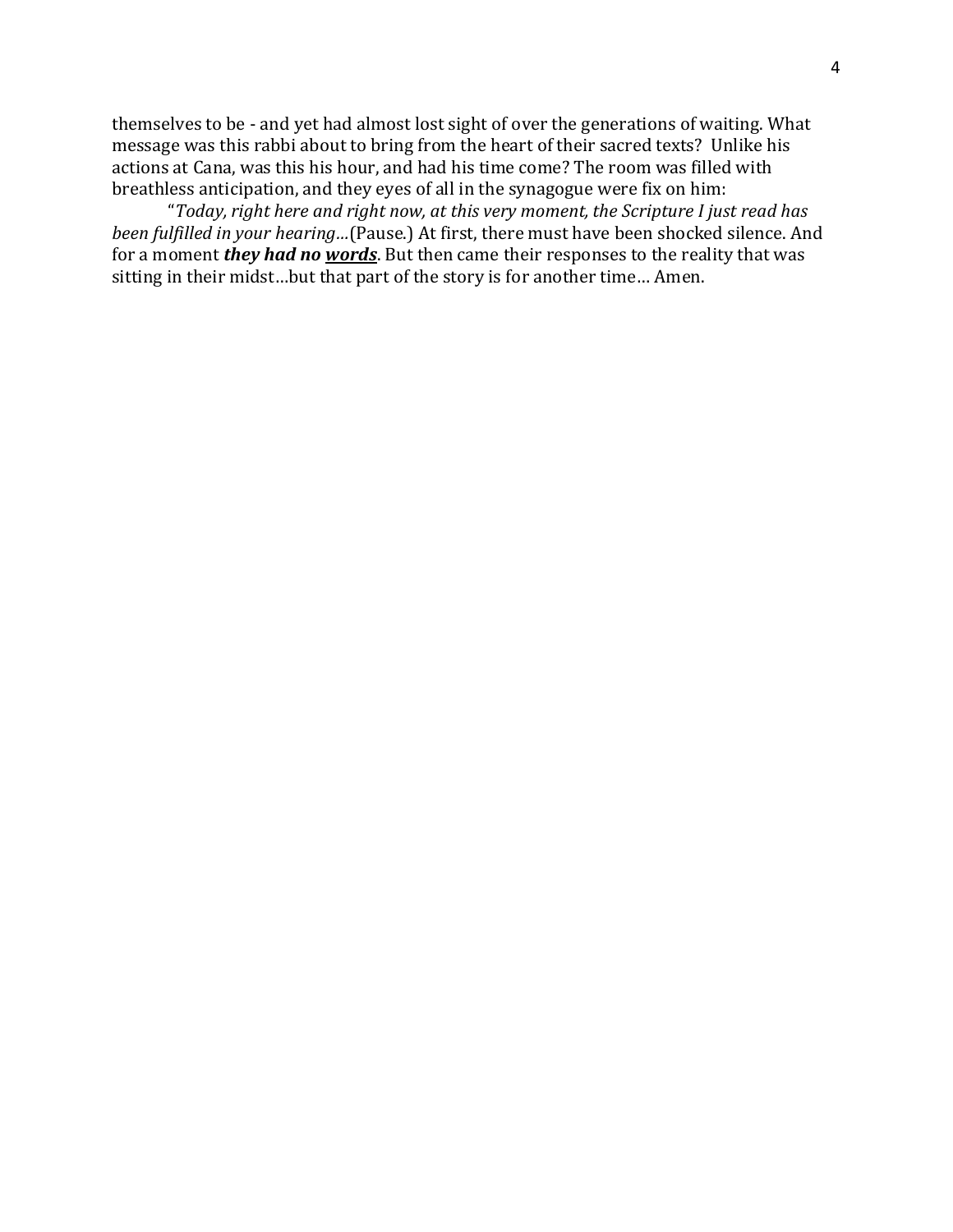## Nehemiah 8:1-3, 5-6, 8-10

All the people gathered together into the square before the Water Gate. They told the scribe Ezra to bring the book of the law of Moses, which the LORD had given to Israel.  $2$ Accordingly, the priest Ezra brought the law before the assembly, both men and women and all who could hear with understanding. This was on the first day of the seventh month.  $3$ He read from it facing the square before the Water Gate from early morning until midday, in the presence of the men and the women and those who could understand; and the ears of all the people were attentive to the book of the law... <sup>5</sup>And Ezra opened the book in the sight of all the people, for he was standing above all the people; and when he opened it, all the people stood up. <sup>6</sup>Then Ezra blessed the LORD, the great God, and all the people answered, "Amen, Amen," lifting up their hands. Then they bowed their heads and worshiped the LORD with their faces to the ground... <sup>8</sup>So they read from the book, from the law of God, with interpretation. They gave the sense, so that the people understood the reading. <sup>9</sup>And Nehemiah, who was the governor, and Ezra the priest and scribe, and the Levites who taught the people said to all the people, "This day is holy to the LORD your God; do not mourn or weep." For all the people wept when they heard the words of the law.  $10$ Then he said to them, "Go your way, eat the fat and drink sweet wine and send portions of them to those for whom nothing is prepared, for this day is holy to our LORD; and do not be grieved, for the joy of the LORD is your strength."